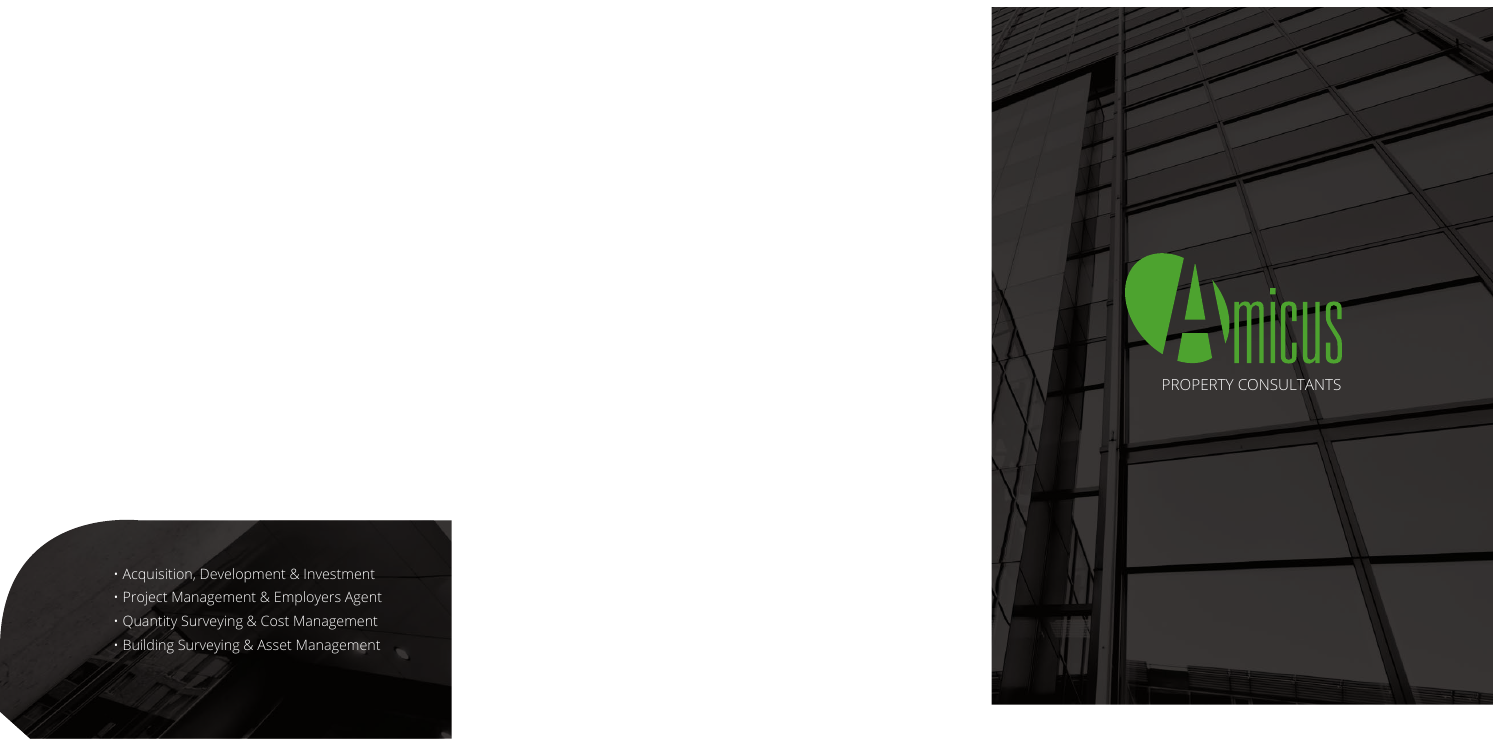

## Acquisition, Development & Investment

Our client-focused understanding and our ability to secure deals means Amicus can repeatedly source and deliver opportunities across key sectors of the market.

#### Our Acquisition, Development & Investment include:

Search & Select

We undertake a full search and select service to our clients' specific brief and negotiate acquisitions, both on and off market. Our knowledge of available opportunities and network of agent, developer and investor contacts throughout the country is a valuable resource to clients.



#### Development Management

Across all sectors and throughout the UK. Amicus provides a full service development management capability. This includes acquisition, funding, professional team appointment and management, construction delivery and investment/asset management.



#### Joint Ventures

Where appropriate we advise clients on negotiating and securing joint venture agreements, equity and debt funding and on structuring robust option, purchase, leasing and sale agreements.



#### Appraisals & Feasibility Studies Amicus can complete detailed development and investment appraisals and project feasibility studies with full risk analysis and cash flow modelling.



#### **Asset Reviews**

We undertake existing asset reviews to inform corporate property strategies. In formulating options and strategies, Amicus considers alternative use values, planning constraints and opportunities, refurbishment and redevelopment options, as well as all other asset-specific criteria from single properties to complex and wide-ranging portfolios.



#### **Investment Acquisition & Disposal**

We work jointly with specialist investment agents to acquire and dispose of investment properties on behalf of developer, investor and owner-occupier (sale & leaseback) clients, with a particular focus on the hotel, retail and leisure market.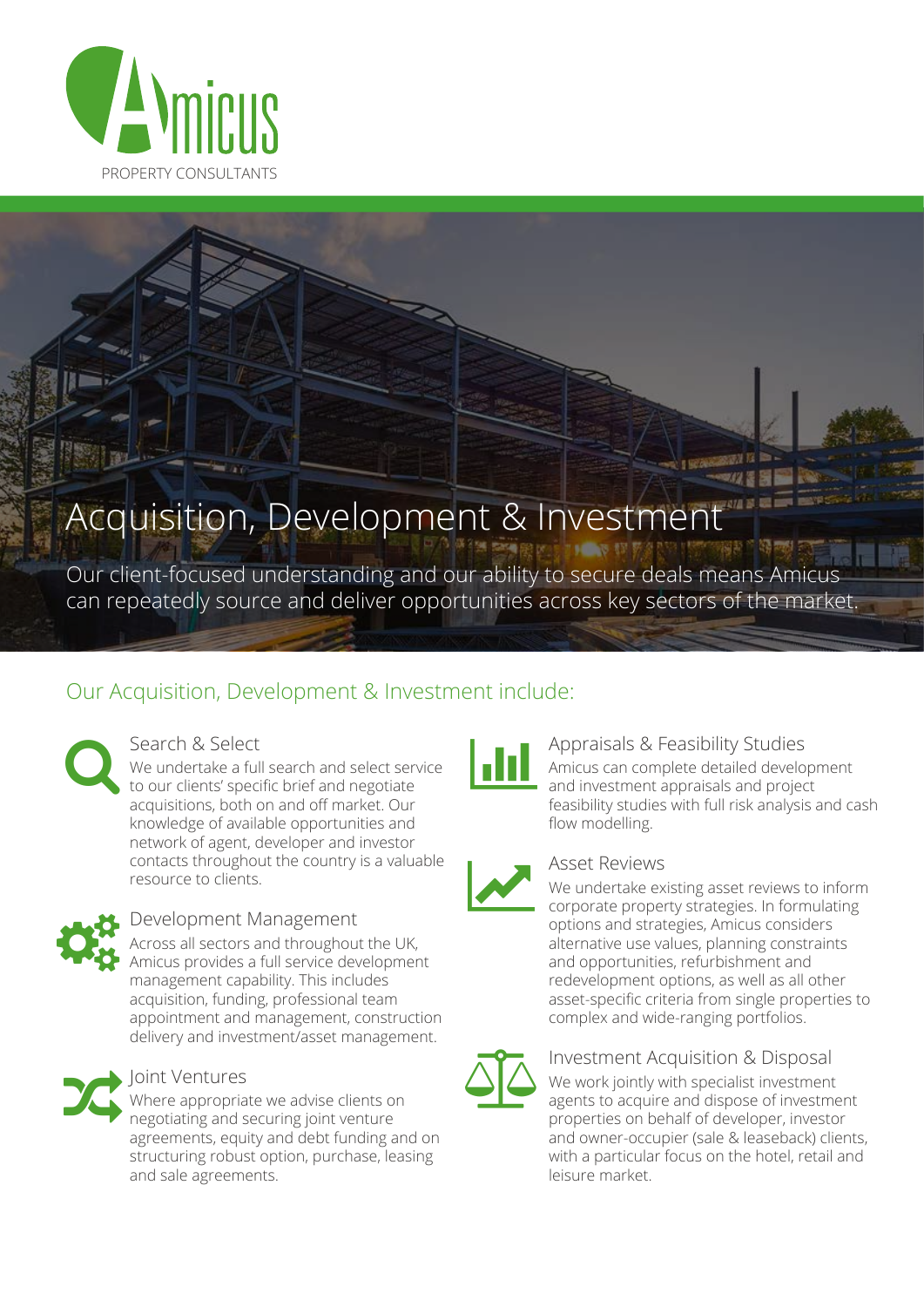

### Project Management

The Amicus team provides a coherent, transparent and thorough service during Feasibility, Due Diligence and Project Delivery commissions. Engaging Amicus will help clients understand and appropriately manage the risk elements in every project.

#### Our Project Management services include:

#### Communication

Communication is a key part of delivering any<br>successful project. At the start of each project, we establish clear lines of communication regarding business strategy and desired outcomes. We manage the project strategy agreed in a Project Execution Plan - this is tailored to each specific project and adopted by the Project Team throughout the development process.



#### Planning & Analysis

Each project has unique qualities and requires careful and measured planning. We have expertise in developing detailed construction methodology, logistics and phasing plans. We recognise the importance of undertaking detailed analysis and planning as a fundamental part of the design process on each project, providing robust design solutions and tender prices and ultimately delivering value for money.



#### Leadership

For any asset owner, a project requiring capital investment must have certainty of outcome as an absolute priority. Our developer-focused Project Management approach allows the flexibility to adapt to clients needs, safeguarding the objectives of the project. Making full use of the diverse skills of the Amicus Project Management team, we provide the highest possible levels of certainty through responsibility, leadership and communication.



#### Risk

We ensure that risks are identified at the start of any project, taking into account all relevant input from each member of the project team. To make sure that clients gain maximum advantage from their investment, we focus on delivering projects on time, to budget and to the defined level of quality - or greater if achievable. During any project's life, we present opportunities that enable clients to make informed choices when reviewing the project objectives.

#### **Project Controls**

By controlling changes during a project, we can establish knowledge prior to action. At the start of each project, we put in place a robust control system. This is actively managed throughout a project's life and ensures that all stakeholders are aware of the protocols to adopt in the delivery of the asset.

#### Adaptable Project Management

Our involvement and experience spans all phases of development, from supporting front-end feasibility/ concept studies through the detail design and construction phases to handover. Our experience and capabilities can be equally adapted to new build and refurbishment projects across a wide range of asset classes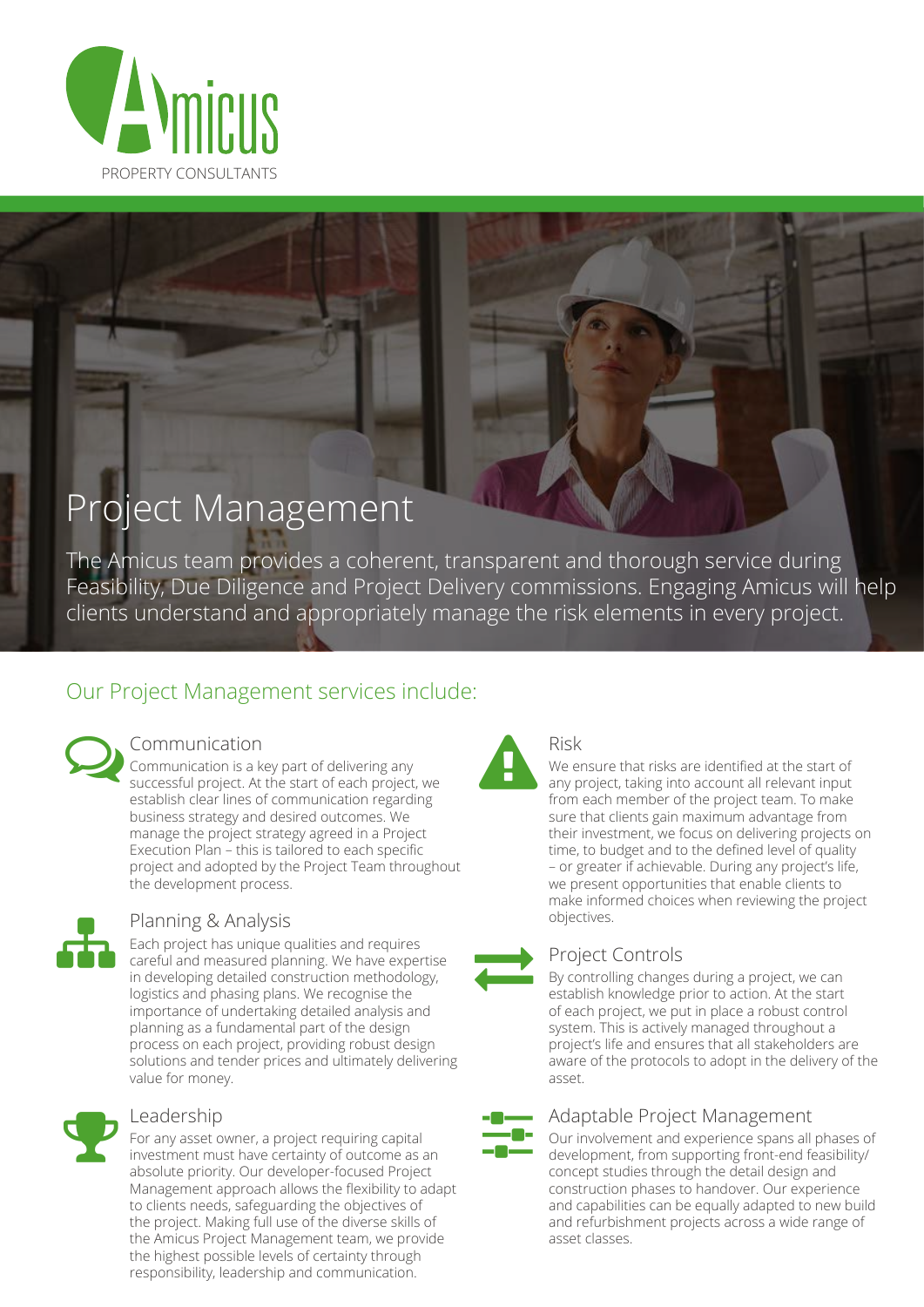

## Cost Contro

Amicus has extensive experience of successfully delivering projects within strict financial parameters. Our team manages costs by introducing appropriate measures and processes at the start of each project, ensuring a transparent understanding of the key issues driving value. In addition, our collaborative approach establishes strong relationships throughout projects and ensures buy-in from project teams.

#### Our Cost Control services include:



#### Understanding

We understand what makes projects of this nature a success. This understanding is reinforced with wide experience of balancing essential cost management knowledge with effective strategic project management skills, essential for the delivery of any complex project.



#### Experience

Amicus has an experienced team with a track record of strong financial control throughout any project. This is a result of establishing strong relationships with the project team to provide focused and accurate delivery.



#### Risk Identification

We will identify risks and seek mitigation measures to protect your interest.



#### Procurement

The successful cost management of a project combines a number of factors such as selecting the optimum procurement strategy and cost appraisals. Amicus has experience in all types of industry procurement, across many sectors and can help our clients balance the sometimes-conflicting requirements of risk, certainty, speed, design, quality, budgets and benefits.



#### Benchmarking

We utilise our expertise and in-house benchmarking data to accurately predict project costs with transparent reporting structures. We take into account whole life costing, statutory obligations and an indication of any potential tax advantages that may be possible.

#### Specialist Knowledge

With our specialist knowledge in various markets and sectors, Amicus will drive the financial aspect of any project in line with your budget and objectives.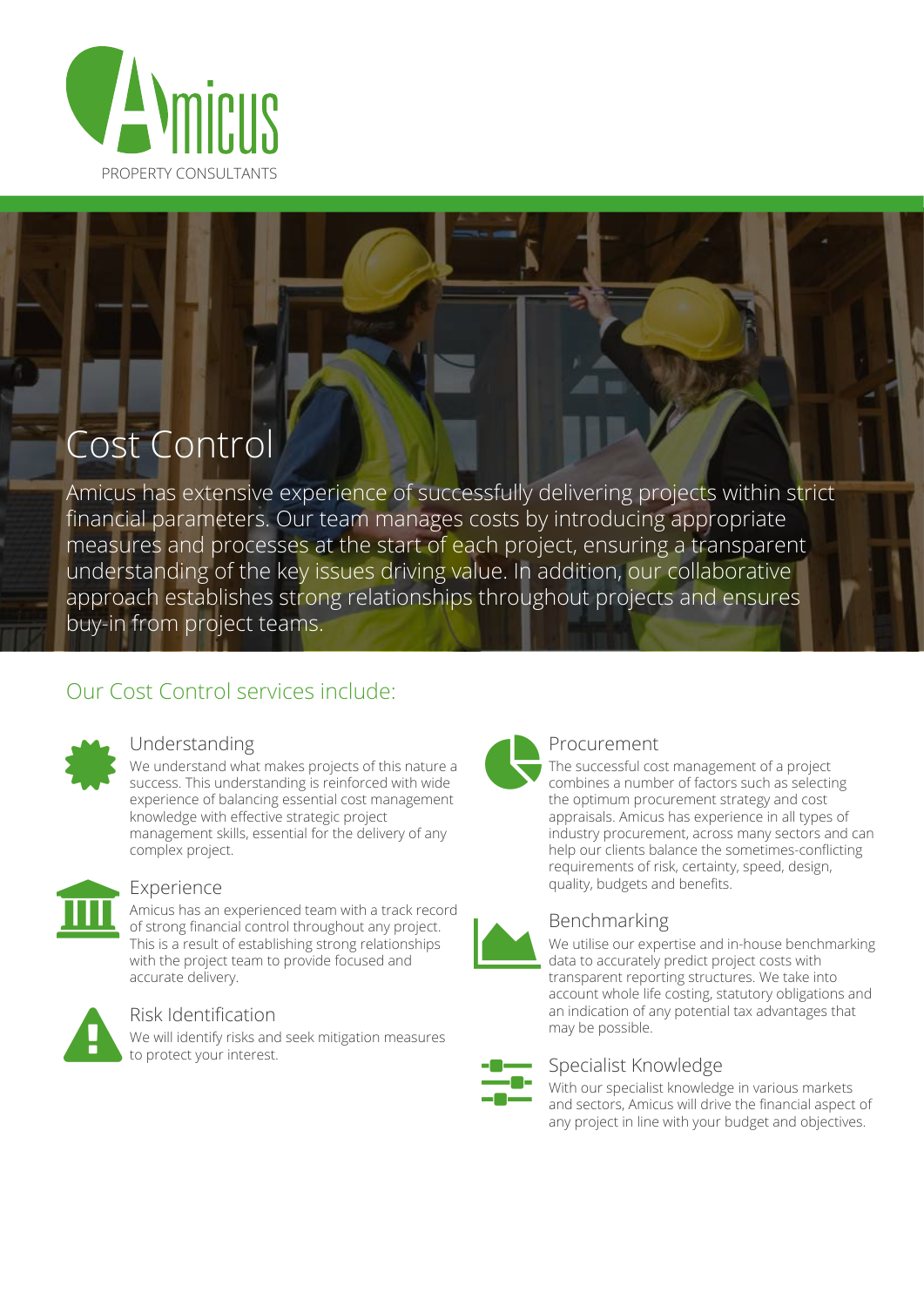

## **Building Consultancy**

With a thorough understanding of the property life cycle across a wide asset class, whether from the perspective of investor, developer or occupier, our Building Surveying expertise will assist in maximising the potential of your property from acquisition through to disposal.

Our innovative and commercially focused approach to pre-acquisition due diligence, re-development, asset management consulting, maintenance and disposal allows us to offer a service that ultimately focuses on managing risk and limiting the liability of property ownership and occupation.

#### Our Building Consultancy services include:

|    | . |     |  |
|----|---|-----|--|
|    | ۰ |     |  |
| m. |   | . . |  |
| u. |   | ۰   |  |
|    |   |     |  |
|    |   |     |  |

#### Pre-Acquisition, Pre-Lease and Vendor **Building Surveys**

Amicus understands that getting the right technical due diligence advice is not just about bricks and mortar: each Building Survey is undertaken with a clear understanding of our clients' strategy for the asset.



#### Project Management and Contract Administration for re-development, alterations and fit-out

We tailor our Project Management and Contract Administration services to suit our clients' requirements, whether for the wholesale redevelopment of an asset or minor alterations as part of an enabling package.



#### **Project Monitoring**

With our combination of Building Surveying, Project and Cost Management and Development Management expertise, Amicus is ideally placed to protect our clients' interests on projects that are not under their direct control by offering a comprehensive Project Monitoring service.

#### Planned Maintenance Reporting and Implementation

The key objectives of any investor are to retain existing tenants, attract new ones and maintain asset value. Amicus will implement for you an effective planned maintenance programme to help achieve these objectives.



#### **Dilapidations**

For an occupier or landlord, serving, negotiating and settling Dilapidations Claims can make or break an asset. We offer Dilapidations advice to help achieve the best possible outcome for any given situation.



#### Insurance Reinstatement Cost Assessments

Using our Cost Management expertise in conjunction with our Building Consultancy experience, Amicus can provide a truly accurate reinstatement valuation for our clients' insurers.